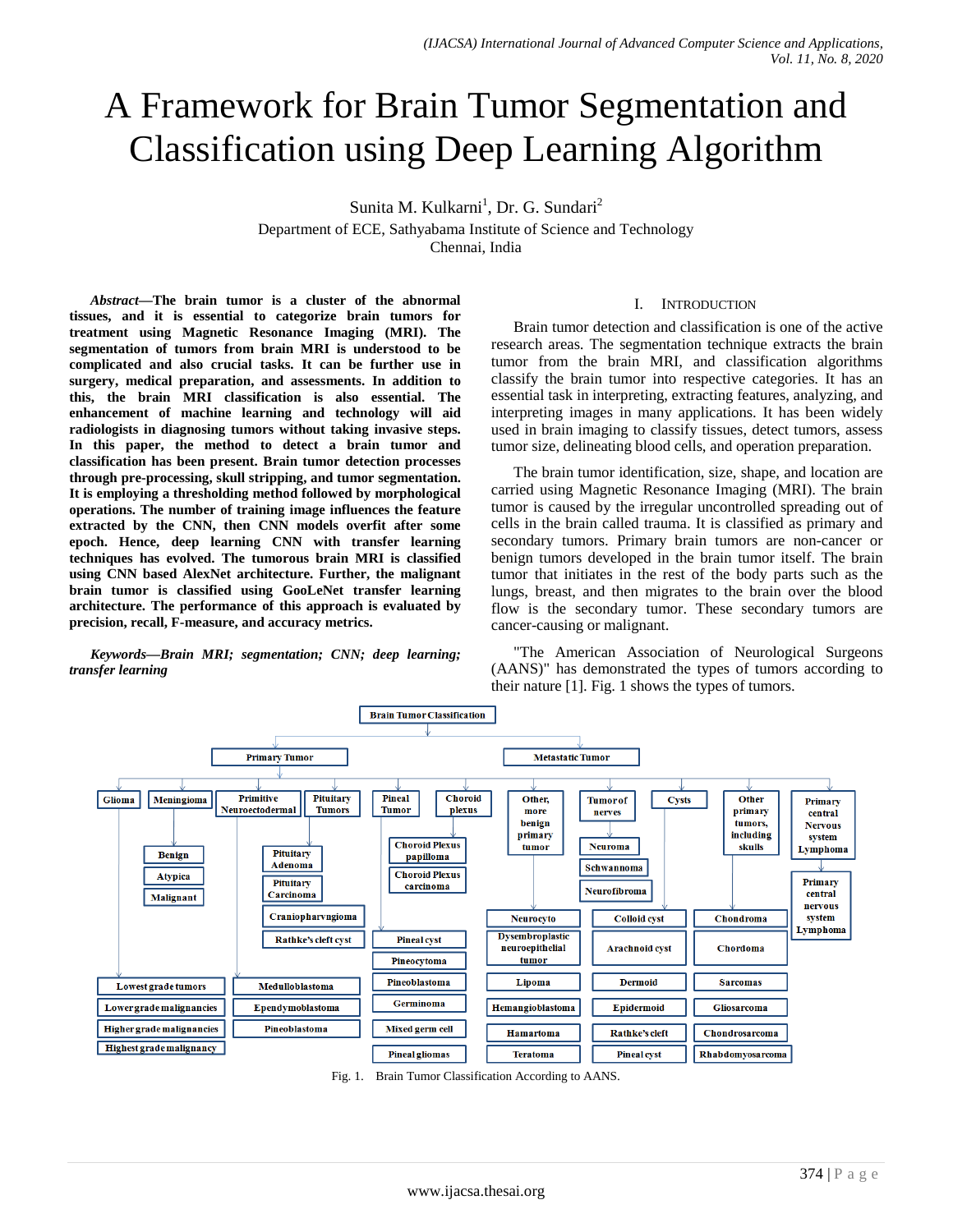This research aims first to detect the brain tumor from MRI. The tumorous MRIs further classifies using the transfer learning architecture, i.e., AlexNet, into Malignant and benign. The cancerous malignant tumors are also classified into glioma and meningioma using the GoogLeNet architecture of CNN. The classification architectures are selected based on their accuracy by hyper tuning the training parameters. As the database is limited, the transfer learning model helps speed up training and improves the job of the classifier.

This paper is structured as Section II offers a brief outline of the recent progress in the brain tumor detection, and classification aided by Machine Learning (ML) and Deep Learning (DL) algorithms into malignant and benign as well as glioma and meningioma. Section III presents the architecture of the proposed methodology. It includes the brain tumor segmentation and classification using transfer learning. Quantitative and qualitative analysis is present in Section IV. Section V gives concluded the approach and suggests the future direction for this research work.

# II. LITERATURE SURVEY

Brain tumor classification plays a substantial role in the suggested methodology. In the latest times, the classification process widely uses DL and ML algorithms. This section presents the methods and previous works in brain tumor segmentation and ML-based classification from MRI.

A. Padma et al. [2] introduced segmentation and classification of the brain tumor in the CT image. It used Dominant Gray Level Run Length Matrix (DGLRLM) as a feature extraction technique. The proposed method for finding tumors in brain CT images with the use of a Support Vector Machine (SVM) classification shows an efficient segmentation algorithm. Their work aims to combine the DGLRLM and wavelet-based feature extraction techniques. Ideal shape features are selected using a genetic algorithm. SVM uses DGLRLM and wavelet features as input. The average accuracy rate is over 97%.

A. Hamamci et al. [3] proposed a brain tumor segmentation approach for radiotherapy applications. They provide a quick real-world platform for the classification of tumors with the least user collaboration to aid researchers along with clinicians in surgical preparation and assess response to treatment. Importantly, Cellular Automata (CA) focuses on seeded tumor classification method on MRI, which offered seed selection. First, they build a relationship between CA-based segmentation for graph-theory techniques to establish that the redundant CA structure responds to the shortest path problem. The state conversion performance of the CA followed to estimates the shortest path. Besides, the segmentation problems adjusted the sensitivity factor amplitude for the segmentation problem, and a level set of tumor probability maps generated from CA states. Only adequate clinical data can be collected from the user with clinical practice to reset the algorithm by drawing on the largest diameter of the tumor.

Aneza and Rawat et al. [4] introduced the Fuzzy Clustering Mean (FCM) segmentation approach. The performance of the segmentation is evaluated based on cluster validation functions, processing time, and convergence rate. It achieves an of 0.537% misclassification error using the Intuitionistic Fuzzy C-Means (IFCM) method.

Ravindra Sonavane et al. [5] present the approach for the sorting of brain MRI classification into malignant and benign. This system used the AdaBoost algorithm. It consists of preprocessing using Anisotropic Diffusion Filtering, feature extraction by Discrete Wavelet Transform (DWT), and classification by using the Adaboost ML algorithm. Experimental results use 155 MRI images for performance evaluation.

V. Wasule and P. Sonar [6] presented a method for MRI classification of the brain in malignant versus benign. In this paper, feature extraction uses the GLCM algorithm. This system uses SVM and K Nearest Neighbors (KNN) for the classification of malignant vs. benign and low grade vs. highgrade glioma. The clinical dataset is used for malignant and benign classification, while the BRATS 2012 dataset for highgrade and low-grade glioma classification. The system shows that SVM performs better.

Saleck et al. [7] presented a robust and accurate system using the FCM segmentation technique. It extracts the tumorous mass from the MRIs. The presented method aims to avoid problematic estimation by selecting the cluster in the FCM as input data, which can provide us with the data needed to execute mass partitions by fitting only two clusters of pixels. GLCM is used to extract texture properties to obtain the optimal threshold, which divides between the selected group and the pixels of other groups, which significantly affects the precision.

M. Rashid et al. [8] examined the MRI image and a method for an even clearer vision of the position acquired by the tumor. MRI brain image is an input of the system. This method used an Anisotropic filter to remove the noise from the brain MRI, SVM used for segmentation followed by a morphological operation.

T. Ren et al. [9] proposed the method to solve brain tumor segmentation. Initially, the irrelevant information is removed from the image by histogram equalization. Then, by the study and research, three segmentation techniques were proposed by them are FCM, Kernel-based FCM (KFCOM), and Weighted Fuzzy Kernel Clustering (WKFCOM). The assessment displays that WKFCOM does better as compared to KFCOM, a 2.36% lesser false classification rate.

P. Kumar et al. [10] presented a four-step sorting method for brain tumor segmentation and classification. The Wiener filter is used to denoising the image in the initial stage, image decomposition in the second stage. Then the combined edge and texture feature is combined with the Principal Component Analysis (PCA) is performed to minimize the dimension of the features. The last step is the classification step, which classifies brain tumors from MRI using SVM classification.

S. Kebir et al. [11] provides a supervised approach to detect abnormalities of the brain, predominantly proposing MRI images in three stages. The first stage is the creation of a DL CNN model, and the next section of tumor segmentation using the K-mean clustering. They are introducing CNN models to classify the abnormality of the MRIs.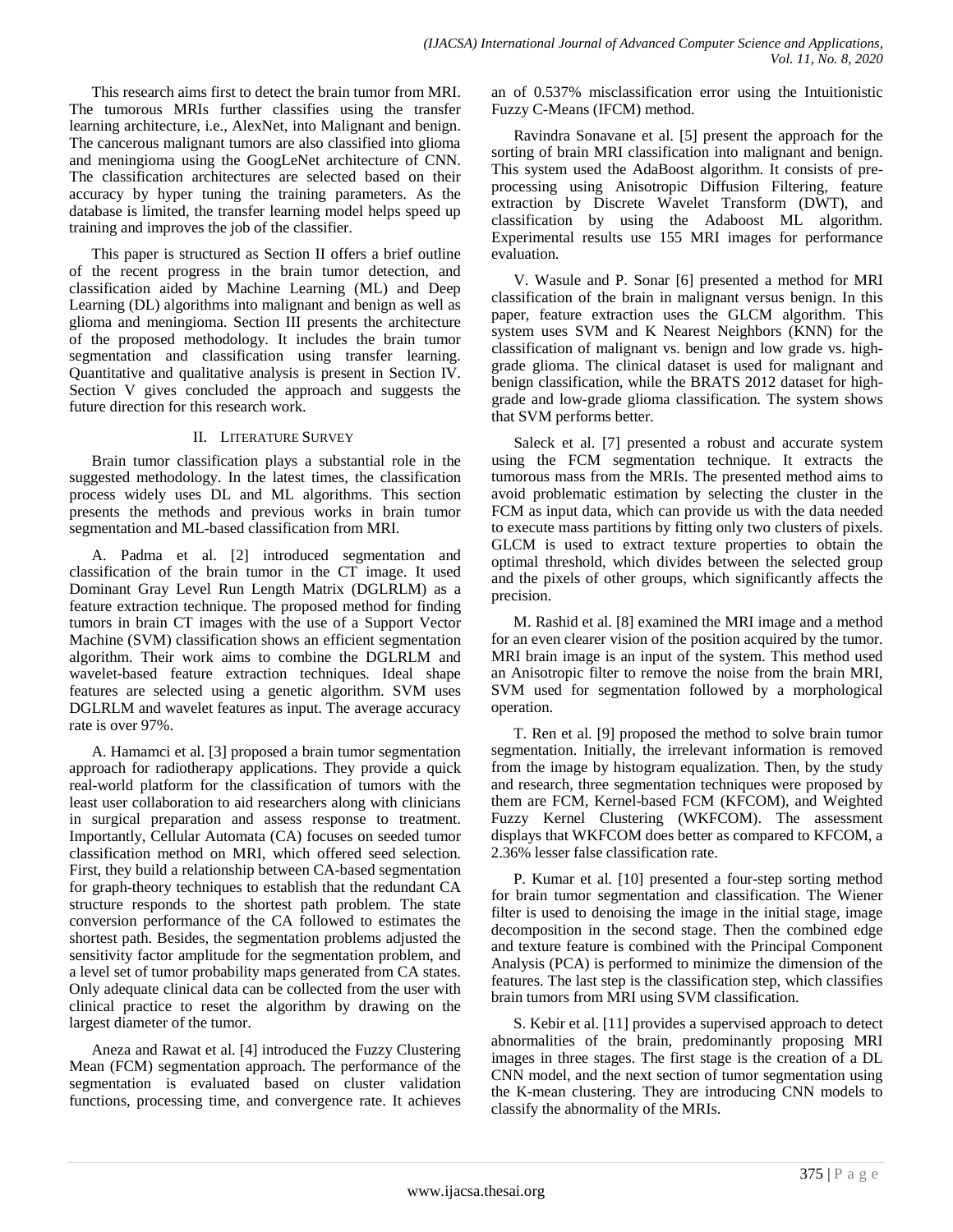Muhammad Talo et al. [12] suggested the deep transfer learning technique classifies MRI images of the brain as normal and abnormal. The pre-trained CNN model used the ResNet34 algorithm. The database is expands using data augmentation techniques. This method is validated on the Harvard Medical School MR dataset [13] and suggests finding additional abnormalities such as autism, stroke, Parkinson's, and Alzheimer's disease.

S. Deepak et al. [14] presented a brain tumor classification technique using GoogLeNet. Brain tumors are classified according to their nature as glioma, meningioma, and pituitary. Because the classification of brain tumors is comparatively complex, the convenience of classification means that there is a reasonable degree of deviation in size and shape, which affects the classification. This problem is most surprising when it comes to use traditional ML techniques. To defeat this problem, they introduced transfer learning to achieve a higher level of learning accuracy compared to the previous model. The significant enhancement was attained even for smaller datasets. This system suggested GoogLeNet, which is prevalent at the Softmax level, with some modifications for a wide variety of tumor classifications. The CNN focused GoogLeNet method attained a better precision of 92.3% that reached 97.8% by using multiclass SVM.

## III. PROPOSED METHODOLOGY

This section presents brain tumor detection and classification techniques shown in Fig. 2. The three stages of the proposed system are:

- Brain Tumor Detection.
- Benign and Malignant Brain MRI Classification.
- Glioma and Meningioma Brain MRI Classification.

## *A. Brain Tumor Detection*

The methodology to detect the brain tumor from the brain MRI discusses in this section.

*1) Tumor Vs. Non-Tumor Dataset:* The online data is collected from the online source for tumorous and nontumorous classification [15]. This dataset consists of 154 tumorous MRIs and 91 non-tumorous MRIs. Fig. 3(a) and Fig. 3(b). show the sample of tumorous and non-tumorous brain MRI.

*2) Pre-processing:* In the normalization process, the intensity falls within the range of pixel values converted into [0 1] range. In this process, each pixel intensity is divided by the maximum intensity values within an image. Normalization can create binary thresholding by creating a more extensive source. Such MRI images can help to prevent classifications affected by variations of grayscale value.

*3) Skull stripping:* Skull stripping is a necessary procedure in the biomedical image examination for the efficient analysis of brain tumors from brain MRI [16]. It eliminates the non-brain parts like skin, fat, and skull from the brain MRI.



Fig. 2. Block Diagram of the Brain Tumor Detection and Classification System.



Fig. 3. Brain MRI Samples (a) Tumorous (b) Non-Tumorous.

There are many different ways to segment the skull. Among them, skull stripping is the technique that focuses on automatic segmentation and morphological operation. Fig. 4 shows the process of the skull stripping algorithm.



Fig. 4. The flow of the Skull Stripping Process.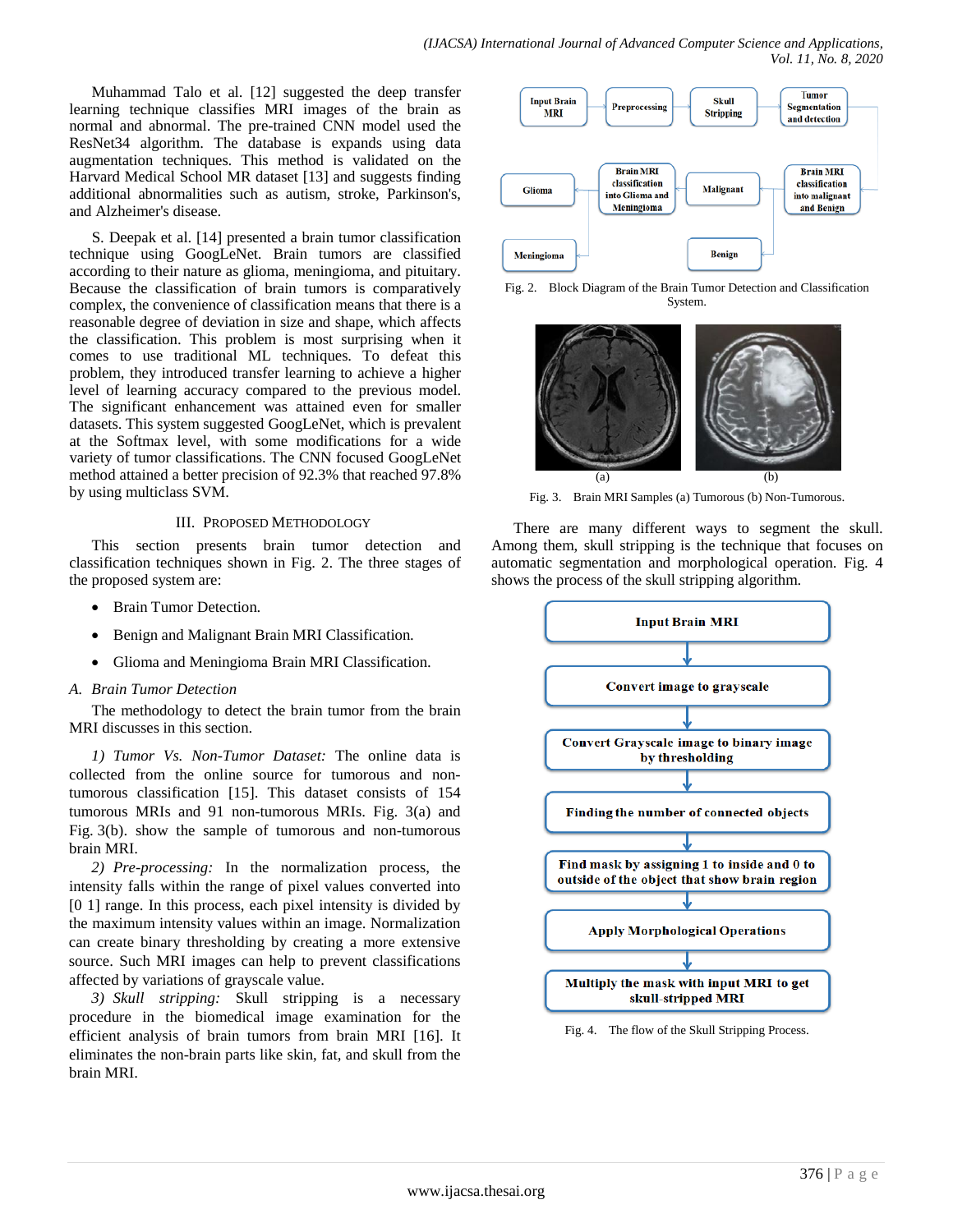*4) Brain tumor detection and area calculation:* The following methods achieve the brain tumor segmentation from the brain MRIs: Initially, the input brain MRIs are preprocessed and converted into a binary image by thresholding technique and morphological operation. The thresholding process chooses 128 as a threshold value. The pixel whose values are more significant than the defined threshold is subject to 1, while rest are subject to 0. It makes two areas built around the tumor region. The conversion of a grayscale image into a binary image is done by (1).

$$
f_{g(x,y)} = \begin{cases} 1 & I(x,y) > T \\ 0 & else \end{cases}
$$
 (1)

Where  $I(x, y)$  is the intensity value of the grayscale pixel and  $f_{g(x,y)}$  is the resultant binary pixel.

In the next step, morphological processing is performed by erosion and dilation process on binary image to gain the proper boundary of the tum while dilation operation filling the gaps within the detected object using Erosion operation. The morphological process uses a small mask (3x3 or 5x5) of different sizes, and it is applied over the image known as the structuring element. This element has various shapes, such as lines, disk, diamonds, etc.

The erosion of an image is given by

$$
A \ominus B = \{ z \in E \mid B_{\approx} \subseteq A \}
$$
 (2)

The dilation of an image is given by

$$
A \oplus B = \bigcup_{b \in B} A_b \tag{3}
$$

After the detection of tumors, calculates the area of the tumor for further processing (Eq. (4)).

$$
Area = \sum_{i=0}^{n} i == 1 \tag{4}
$$

#### *B. Benign and Malignant brain MRI Classification*

Once the tumor is detected, the brain MRI is analyzing for the malignancy of the image. In this section, the CNN based AlexNet transfer learning architecture is utilized for training and classifying the brain MRI for classification.

*1) Benign Vs. Malignant Dataset:* The classification of brain tumors into benign and malignant uses clinical dataset collected from the hospital. The database comprises of benign and malignant MRI images [17]. The complete databasedistribution is tabulated in Table I. The database has MRIs that are pre-processed by brain augmentation and segmentation methods after separating testing and training data. Finally, it presents the performance of the training and testing process.

MRIs of the dataset are pre-processed and remove nonbrain parts by skull stripping, as illustrated in Sections III  $(A(2))$  and III  $(A(3))$  of this paper.

*2) Data augmentation:* DL architecture requires an enormous amount of data that includes variation. In transfer learning, data augmentation forms happen to be a vital component of the pre-processing. If the database is comparatively lesser, then that DL model may begin to remember the features that are too explicit to that particular database, which leads to overfitting. Thus to avoid the overfitting dilemma, the dataset should be huge with significant dissimilarity, but this is an extremely puzzling task in this scenario of clinical images. One remedy could be to augment the existing database synthetically. Such a practice is general when dealing with image-based data [18]. Data augmentation includes various methods like flipping, rotation, adding noise, scaling translation, resizing, perspective transform, etc. The parameters related to data augmentation used in the proposed method are as charted in Table II.

*3) Training using AlexNet:* In the presented work, the pretrained CNN network, referred to as 'AlexNet,' is employed. AlexNet is among the renowned architecture that comprises of Convolution Layers (CL) (five in number), max-pooling layers (three in number), and Fully Connected Layer (FCL) (three in number). It was training for classifying 1000 different objects [20]. There may be few objects that don't go with the original dataset. So the network can have specific layers kept back to identify those non-belonging objects. Fig. 5. illustrates the architecture of AlexNet.

With the actual size of the dataset, training a DL model from zero is inadequate since there is a tremendous rise in the number of training images. Pre-trained AlexNet architecture employs three different steps to avoid this situation. In the first step, the classification layer of the AlexNet replaces with the softmax layer that includes two categories (benign and malignant). Then in the second step, the weights are modified and backpropagate to retrain the images. The learning rate is set to a lesser value so that the weights of the CL do not alter intensely. At the same time, the weights of the FLC set asystematically. The stochastic gradient descent algorithm is employed to appraise the weight depending on the input database of brain MRI. This procedure helps in achieving the optimum weights of the exact network system.

TABLE I. DATABASE DISTRIBUTION FOR MALIGNANT VS. BENIGN **CLASSIFICATION** 

| <b>Type of Tumor</b> | <b>Training</b> | <b>Testing</b> | <b>Total Image</b> |
|----------------------|-----------------|----------------|--------------------|
| Benign MRI           | 75              | 25             | 100                |
| Malignant MRI        | 75              | 25             | 100                |

TABLE II. DATA AUGMENTATION PARAMETERS FOR ALEXNET

| Sr. No         | Parameter            | <b>Value</b> |
|----------------|----------------------|--------------|
|                | Random X Reflection  | 1            |
| $\mathfrak{D}$ | Random Y Reflection  | $\Omega$     |
| 3              | Random Rotation      | [0,0]        |
| $\overline{4}$ | Random X Scale       | $[1,1]$      |
| 5              | Random Y Scale       | [1,1]        |
| 6              | Random X Shear       | [0,0]        |
| 7              | Random Y Shear       | [00]         |
| 8              | Random X Translation | $[-1010]$    |
| 9              | Random Y Translation | $[-1010]$    |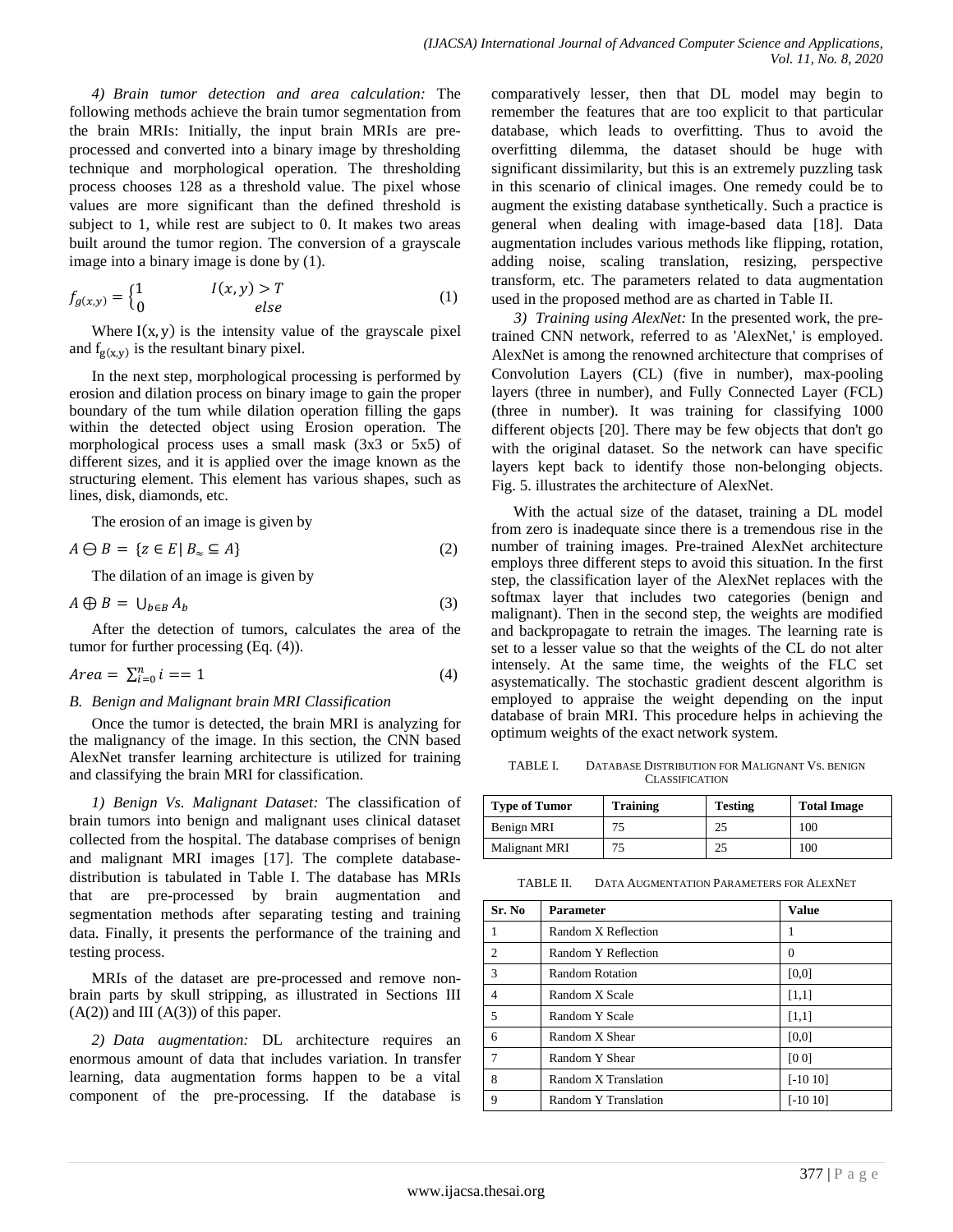

Fig. 5. Architecture of AlexNet.

# *C. Glioma and Meningioma brain MRI Classification*

This section presents the GoogLeNet algorithm for the classification of brain MRI into Glioma and Meningioma.

*1) Glioma Vs Meningioma Dataset:* This approach uses a clinical dataset of Glioma and Meningioma brain MR images as an input. The dataset is collected from the Cancer Hospital and validated by the radiologist. The database distribution for training and testing is as shown in Table III.

The skull stripping is the initial step used to remove the non-brain part and select the region of interest. The process of skull stripping is shown in Sections 3.1.2 and 3.1.3 of this paper.

*2) Data augmentation:* Data augmentation includes various methods such as flipping, rotation, adding noise, scaling translation, resizing, perspective transform, etc. The parameters related to data augmentation of the proposed method are as charted in Table IV.

*3) Training using GoogLeNet:* VGG-16 has CL piled one above the other while GoogLeNet has pooling and CL in a parallel fashion, which helps in the feature extraction through various kernel sizes. It enhances the network depth and a higher performance level. Also, the network employs  $1\times1$ convolution to govern the volume size passed for additional processing in the inception module. It is nothing but a collection of pooling and convolution operations executed parallelly to extract features with the aid of various scales. GoogLeNet network consists of 24 million parameters due to which it has lesser computing complexities as associated with VGG-16 and AlexNet. Instead, of FCL network employs a Global Average Pooling layer. Eventually, in ILSVRC-2014, GoogLeNet had got an error of 6.67%. The GoogLeNet architecture is as displayed in Fig. 6.

TABLE III. DATABASE DISTRIBUTION FOR GLIOMA VS. MENINGIOMA **CLASSIFICATION** 

| <b>Type of Tumor</b> | <b>Total Image</b> | <b>Training</b> | <b>Testing</b> |
|----------------------|--------------------|-----------------|----------------|
| Glioma MRI           | 271                | 218             | 53             |
| Meningioma MRI       | 98                 | 79              | 19             |

TABLE IV. DATA AUGMENTATION PARAMETERS FOR GOOGLENET

| Sr. No                      | <b>Parameter</b>     | <b>Value</b> |
|-----------------------------|----------------------|--------------|
|                             | Random X Reflection  | 1            |
| $\mathcal{D}_{\mathcal{L}}$ | Random Y Reflection  | 0            |
| 3                           | Random Rotation      | [0,0]        |
|                             | Random X Scale       | [1,1]        |
| 5                           | Random Y Scale       | [1,1]        |
| 6                           | Random X Shear       | [0,0]        |
|                             | Random Y Shear       | [00]         |
| 8                           | Random X Translation | $[-1010]$    |
| 9                           | Random Y Translation | $[-1010]$    |



Fig. 6. Layer Architecture of GooLeNet.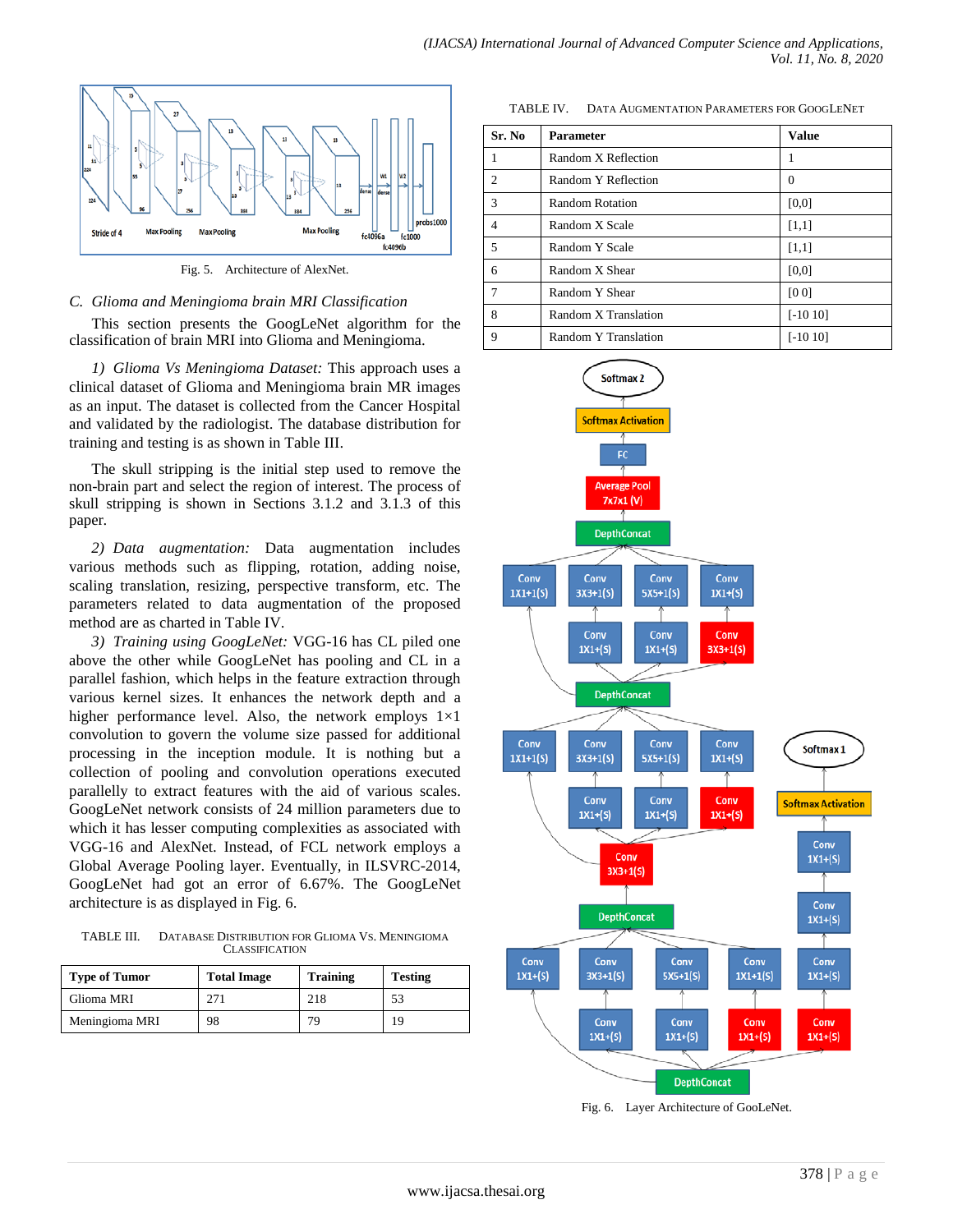#### IV. RESULT AND DISCUSSION

This section presents the Qualitative and Quantitative analysis of the proposed system. This system uses 64-bit MATLAB 2019a software. This system uses a single Central Processing Unit (CPU) to train the network. The quantitative analysis evaluates precision, recall, F-measure and accuracy evaluation metrics, and mathematically denoted as:

$$
Precision = \frac{TP}{TP + FP}
$$
 (5)

$$
\text{Recall} = \frac{\text{TP}}{\text{TP} + \text{FN}}\tag{6}
$$

$$
F - measure = 2 X \frac{Precision X Recall}{Precision + Recall}
$$
 (7)

$$
Accuracy = \frac{TP + TN}{TP + TN + FP + FN}
$$
 (8)

True Positive (TP) is referring to as a benign identifies as benign (or glioma is identifying as glioma). True Negative(TN) is referring to as a malignant identified as a malignant (or meningioma is identifying as meningioma). False Positive(FP) is referring to as a benign identified as a malignant (or glioma is identifying as meningioma). False Negative(FN) is referring to as a malignant identified as a benign (or meningioma identifying as glioma).

#### *A. Analysis of Brain Tumor Detection method*

The results of the tumor detection from brain MRI is as shown in Fig.  $7(a-f)$ .

The input brain MRI image is as shown in Fig.  $7(a)$ , is chosen for analysis. First, the image is pre-processed using a median filter and then binarized using the thresholding method. The binary mask is again processed by erosion and dilation operations and selects the most massive mask, as displayed in Fig. 7(b). This mask is multiplied with the input image to get a skull stripped image, as shown in Fig.7(c). The brain tumor segmentation uses the thresholding method to select a region of interest. Threshold output, as displayed in Fig. 7(d). The detected tumor is shown in Fig.  $7(e)$  and declared as a tumorous image with the percentage of area covered by the tumor in the brain MRI Fig. 7(f).



Fig. 7. Tumor Detection: (a) Input Image (b) Binary Mask Skull (c) Stripped Image (d) Segmented Tumor (e) Detected Tumor (f) Output Image (Shows Tumorous and % of the Area).

Table V shows the input brain MRI in the second column. Images in the first three rows contain non-tumorous images, while the next three rows contain tumorous images. The respective segmented output is shown in the third column. The non-tumorous images contain no white pixels (1's); hence % area of the tumor is zero while the tumorous images show respective values. The area of the tumor could help the doctors in the analysis and planning of surgery.

TABLE V. ANALYSIS OF BRAIN TUMOR SEGMENTATION AND % AREA OF THE TUMOR

| Sr. No         | <b>Input Image</b> | Segmented tumor | $\%$ area of<br>the tumor |
|----------------|--------------------|-----------------|---------------------------|
| $\,1$          |                    |                 | $\boldsymbol{0}$          |
| $\sqrt{2}$     |                    |                 | $\boldsymbol{0}$          |
| $\mathfrak{Z}$ |                    |                 | $\boldsymbol{0}$          |
| $\overline{4}$ |                    |                 | 1.66                      |
| 5              |                    |                 | 6.8039                    |
| $\sqrt{6}$     |                    |                 | 3.0685                    |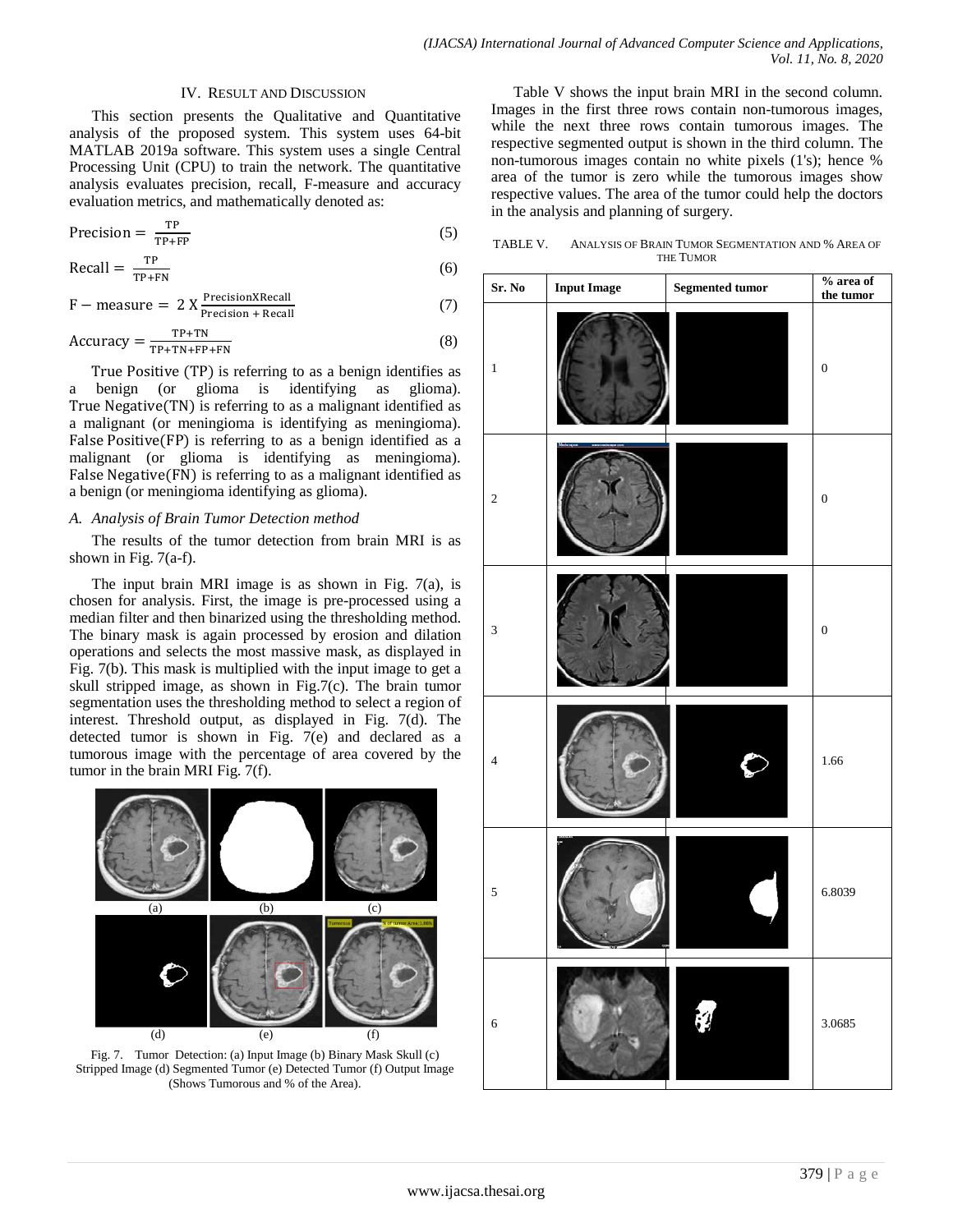## *B. Analysis of Benign and Malignant Classification Method*

The qualitative analysis of malignant and benign classification using the AlexNet CNN algorithm is as displayed in Fig. 8.

Qualitative analysis of benign vs. malignant classification is performed on the testing database. The input samples of the benign and malignant brain MRI areas are shown in Fig. 8(a) and Fig. 8(c) and a resultant class of the AlexNet are displaying in Fig. 8(b) and Fig. 8(d), respectively.

The training progress of AlexNet is as displayed in Fig. 9.

The quantitative analysis of malignant and benign classification using the AlexNet, Vgg16, ResNet18, ResNet50, and GoogLeNet CNN algorithm is as displayed in Table VI, and its graphical analysis is showing in Fig. 10.

This approach is more generalized and shows better accuracy on the testing dataset. The relative examination of this system with state-of-art methods shows the dominancy of the proposed AlexNet method.





using AlexNet (a) (c) Input MRI Image (b) (d) Output Classified Image.

Fig. 9. Training Progress of AlexNet Transfer Learning Architecture for benign and Malignant Brain MRI.

TABLE VI. COMPARATIVE ANALYSIS OF BENIGN AND MALIGNANT CLASSIFICATION METHODS

| <b>Methods</b>                   | <b>Precision</b> | Recall | <b>F-measure</b> |
|----------------------------------|------------------|--------|------------------|
| <b>SVM</b> [6]                   |                  | 0.76   | 0.8636           |
| <b>KNN</b> [6]                   | 0.88             | 0.73   | 0.7999           |
| <b>Proposed Method (AlexNet)</b> | 0.9375           | 1      | 0.9677419        |
| Proposed Method (Vgg16)          | 0.55             | 0.5    | 0.5238095        |
| Proposed Method (ResNet18)       | 0.9              | 0.783  | 0.8372093        |
| Proposed Method (ResNet50)       | 0.25             | 0.833  | 0.3846154        |
| Proposed Method (GoogLeNet)      | 0.8              |        | 0.8888889        |



Fig. 10. Performance Analysis of Proposed Systems with State of the Art Method for Malignant and benign Classification.

# *C. Analysis of Glioma and Meningioma Classification Method*

Qualitative analysis performs on the testing dataset for classification of Glioma vs. Meningioma. The results are displaying in Fig. 11. The input samples of the Glioma and Meningioma brain MRI display in Fig. 11(a), and Fig. 11(c) and a resultant class of the GoogLeNet are shown in Fig. 11(b) and Fig. 11(d), respectively.



Fig. 11. Qualitative Analysis of the Glioma and Meningioma Classification using AlexNet (a) (c) Input MRI Image (b) (d) Output Classified Image.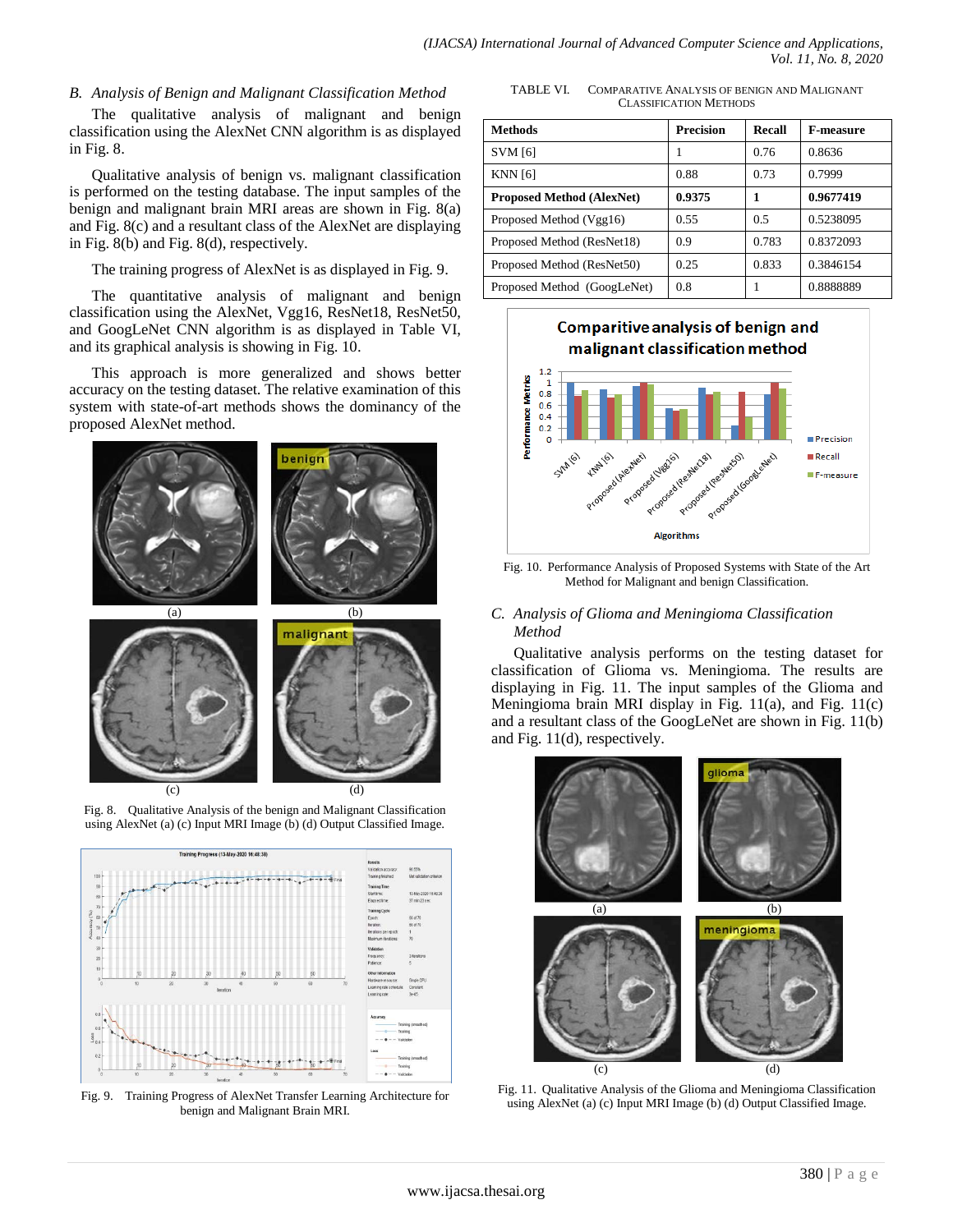

Fig. 12. Training Progress of GoogLeNet Transfer Learning Architecture for Glioma and Meningioma Brain MRI.

The training progress of GoogLeNet is as displayed in Fig. 12.

The quantitative analysis of malignant and benign classification using the AlexNet, GoogLeNet, ResNet18, and ResNet50 CNN algorithm is as displayed in Table VII.

The graphical analysis of the proposed approaches with state of the art method is given in Fig. 13.

TABLE VII. COMPARATIVE ANALYSIS OF GLIOMA AND MENINGIOMA CLASSIFICATION METHODS

| <b>Methods</b>                        | <b>Precision</b> | Recall | <b>F-measure</b> | <b>Accuracy</b> |
|---------------------------------------|------------------|--------|------------------|-----------------|
| SVM and KNN [19]                      |                  |        |                  | 0.88            |
| Proposed Method<br>(AlexNet)          | 0.8863           | 0.975  | 0.9285           | 0.9047          |
| Proposed Method<br>(Vgg16)            | 0.6591           | 0.8529 | 0.8966           | 0.6667          |
| Proposed Method<br>(ResNet18)         | 0.9318           | 0.8723 | 0.9010           | 0.85            |
| Proposed Method<br>(ResNet50)         | 0.8863           | 0.9069 | 0.8965           | 0.85            |
| <b>Proposed Method</b><br>(GoogLeNet) | 0.95             |        | 0.9743           | 0.9750          |



Fig. 13. Performance Analysis of Proposed Systems with State of the Art Method.

The approach of GoogLeNet is more generalized and shows better accuracy on the testing dataset. The relative analysis of the proposed system with state-of-art approaches shows the dominancy of the proposed GoogLeNet approach.

#### V. CONCLUSION

In this paper, a technique for brain tumor detection and grading of tumorous MRIs into malignant and benign as well as malignant brain MRI into glioma and meningioma is proposed. The brain tumor detection is executed by preprocessing techniques followed by skull stripping and brain tumor segmentation. This approach promisingly segments the brain tumor from MRI. The tumorous images are further classified into malignant and benign using CNN based AlexNet transfer learning algorithms. The proposed method achieved a precision of 0.9375, recall of 1, and f-measure of 0.9677.

Similarly, the malignant MRI further classified into Glioma and Meningioma using CNN based GoogLeNet transfer learning algorithm. GoogLeNet model successfully got a precision of 0.95, recall of 1, f-measure of 0.9743, and accuracy of 0.9750. The proposed approaches (malignant vs. benign or glioma vs. meningioma) shows better results than existing methods.

The deep neural networks, particularly CNN, are rarely used for boundary detection problems. Therefore, the uses of deep neural networks can be a future direction for brain tumor segmentation and detection problem. In addition to this, the 3D brain boundary detection can be possible with this method. In the case of classification of dissimilar types of brain MRI (malignant vs. benign or glioma vs. meningioma), the system can be made more robust and generalized by training the deep neural networks on extensive data. Also, the system will be extended for further classification of low-grade and high-grade glioma as well as meningioma.

#### **REFERENCES**

- [1] Classification of Brain Tumors: https://www.aans.org/en/Media/ Classifications-of-Brain-Tumors. Access on 29 June 2020.
- [2] A PADMA and R.Sukanesh, "Automatic Classification and Segmentation of Brain Tumor in CT Images using Optimal Dominant Gray level Run length Texture Features" International Journal of Advanced Computer Science and Applications(IJACSA), 2(10), pp. 53- 59, 2011.
- [3] A. Hamamci, N. Kucuk, K. Karaman, K. Engin, and G. Unal, "Tumor-Cut: Segmentation of Brain Tumors on Contrast Enhanced MR Images for Radiosurgery Applications," in IEEE Transactions on Medical Imaging, vol. 31, no. 3, pp. 790-804, March 2012.
- [4] Aneja, Deepali, and Tarun Kumar Rawat. "Fuzzy Clustering Algorithms for Effective Medical Image Segmentation." International Journal of Intelligent Systems and Applications, Vol. 5, pp. 55-61, 2013.
- [5] R. Sonavane and P. Sonar, "Classification and segmentation of brain tumor using Adaboost classifier," 2016 International Conference on Global Trends in Signal Processing, Information Computing and Communication (ICGTSPICC), Jalgaon, pp. 396-403, 2016.
- [6] V. Wasule and P. Sonar, "Classification of brain MRI using SVM and KNN classifier," 2017 Third International Conference on Sensing, Signal Processing and Security (ICSSS), Chennai, pp. 218-223, 2017.
- [7] M. M. Saleck, A. ElMoutaouakkil, and M. Mouçouf, "Tumor Detection in Mammography Images Using Fuzzy C-means and GLCM Texture Features," 2017 14th International Conference on Computer Graphics, Imaging and Visualization, Marrakesh, pp. 122-125, 2017.